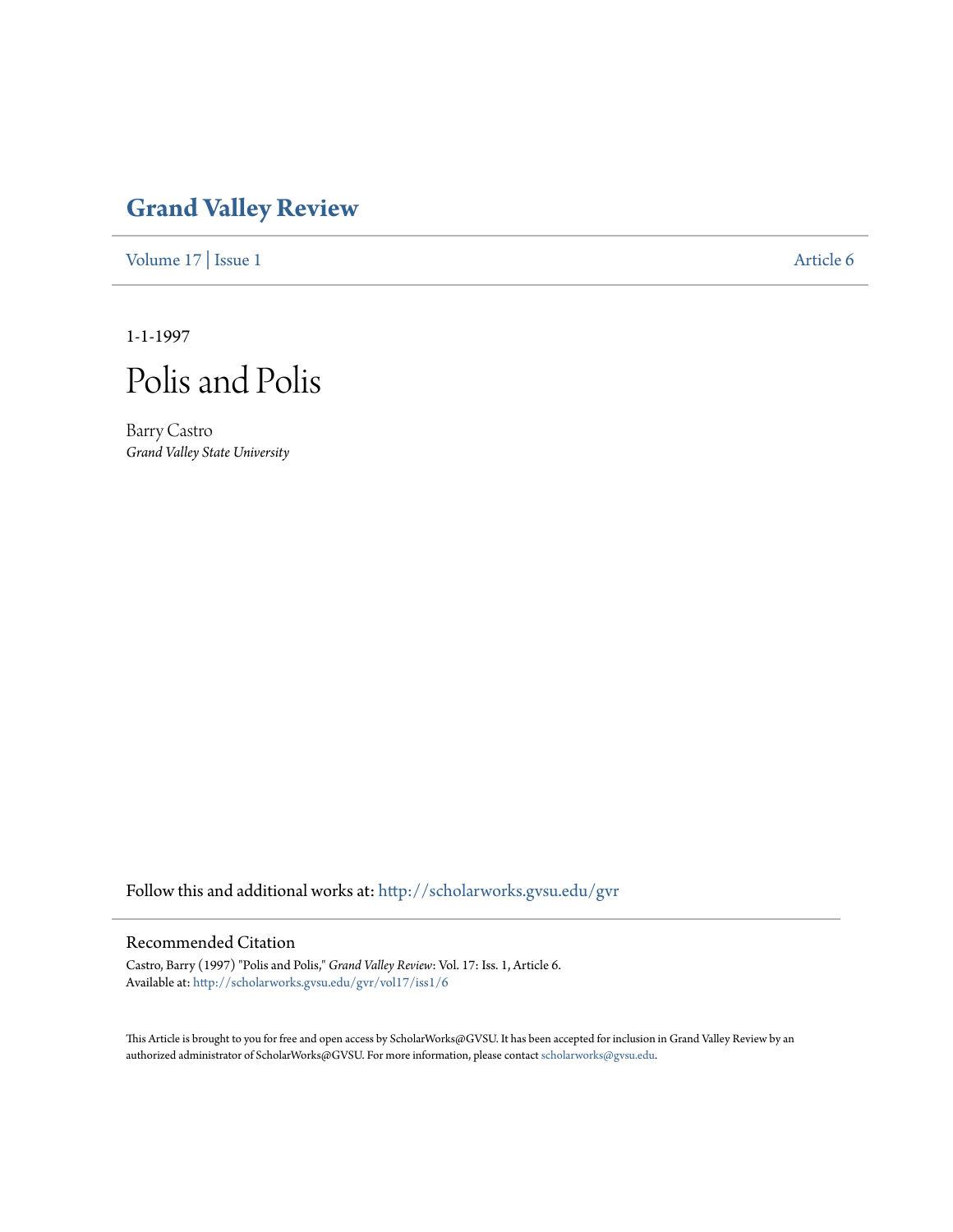# **Polis and Polis**

### *by Barry Castro*

#### +

If we have been fortunate as academics, and I would guess that most of us have been, we were initiated into the polis of academic life by mentors who understood the joys, privileges, and responsibilities that they were inviting us to subscribe to.' Our acceptance of their invitation made us the colleagues of all those who had accepted similar invitations in the past. It made us the colleagues of those of our contemporaries whose initiations were parallel to our own. It obliged us to invite others in when we could and it gave us access to the profound pleasure all of that made possible. It is wonderful to feel part of something as empowering, affirmative, and civilized as the legacy of the Athenian Golden Age  $-$  quite a gift to have received, to share, and to be able to pass on.

I am a member of the Management Department of a School of Business, trained to some degree in economics and the social sciences, but not at all in classics. I have read the tragedies, some Aristophanes, some Plato, less Aristotle, Thucydides, and a little contemporary commentary on the Athenian fifth

**Barry Castro began teaching at GVSU in 1973. He is professor of Management in the Seidman School of Business.** 

century. The limited classical material I have read has all been in translation. Nonetheless, it has struck a powerful chord for me.

The idea of the polis - which I very much connect to the idea of collegiality  $-$  is central to both my reading and the profound pleasures of academic life. Members of a polis, I want to suggest, are colleagues brought together by shared commitments to reason together, by commitments to an evolving moral imagination, and by an openness to each other's aesthetic sensibility. I think all three are necessary. It is clear that the polis does not simply refer to people who happen to live in a particular place and who share some common culture.

I think the pleasure I take in all of this is what I am about as an academic person, celebrating my colleagues and our collegiality, doing what I can to spread the joy, and fighting to keep the uniniti-

 $1$  Adapted from a talk presented April 14, 1997, at the Grand Valley Classical Forum.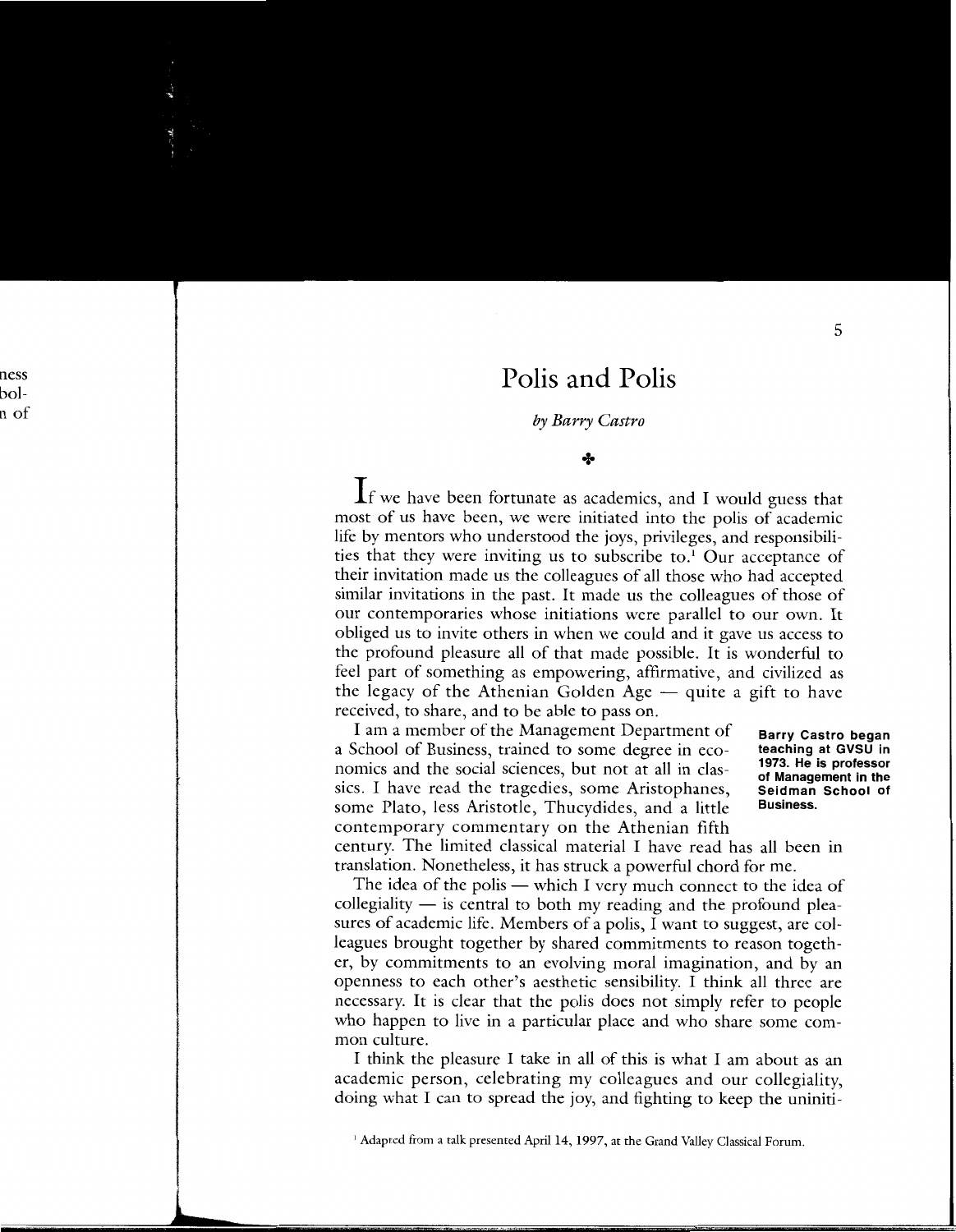ated from gumming up the works by redefining our enterprise in bureaucratic or careerist or populist terms. The good stuff can take many forms. I remember the spirit of the seminars that the butchers at the Berkeley Coop offered on the ways meat might be cut up, packaged, and labeled thirty-five years ago. I don't remember anything about the substance but the process was a celebration of being alive and awake and together. That process is difficult to forget. Those seminars were part of a polis in a way that my undergraduate philosophy class was not.

Like you, I expect, I can name the teachers who were part of the polis I am describing  $-$  one in grade school, one in Sunday school, two in high school, a few in college, and three or four in graduate school. I can name colleagues qua mentors too, one at the Equitable Life Assurance Society where I worked immediately after leaving college, many people with whom I taught everywhere I taught, some people, doing many different kinds of work, who loved new ideas and loved the process of thinking things through again and again. Like you, I can name people I have read whose voices stayed with me. Being able to invoke those voices through our lives — to be able to go out and have a cup of coffee with any one of them whenever we choose  $-$  makes us members of an awfully rich community  $$ and one that is almost indestructible. Primo Levi's moment of rebirth as he remembered some lines from Dante and smilingly spoke them to himself in the heart of darkness at Auschwitz comes to mind. I find that my pleasure at these connections leads me to care a great deal about keeping faith with the visions of human potential that they worked toward. That faith is a celebration of life very much in the spirit of the Athenian Golden Age.

That is one thing I mean by polis. A second  $-$  geographic  $$ sense of polis as physical community has been important to some recent work I have been doing and I want to share some thoughts about that too. It is a more pedestrian day-to-day kind of context but important to me in much the way that people who had never heard of Dante could be tremendously important to Primo Levi at Auschwitz. Living somewhere is different from living anywhere. Living somewhere involves one in a conversation which continues to evolve. We learn about our potential from each other. We learn about our responsibilities from each other. We learn that we can assume some things about reciprocal obligations that enable us to be less defensive and more fully realized. In the absence of such learning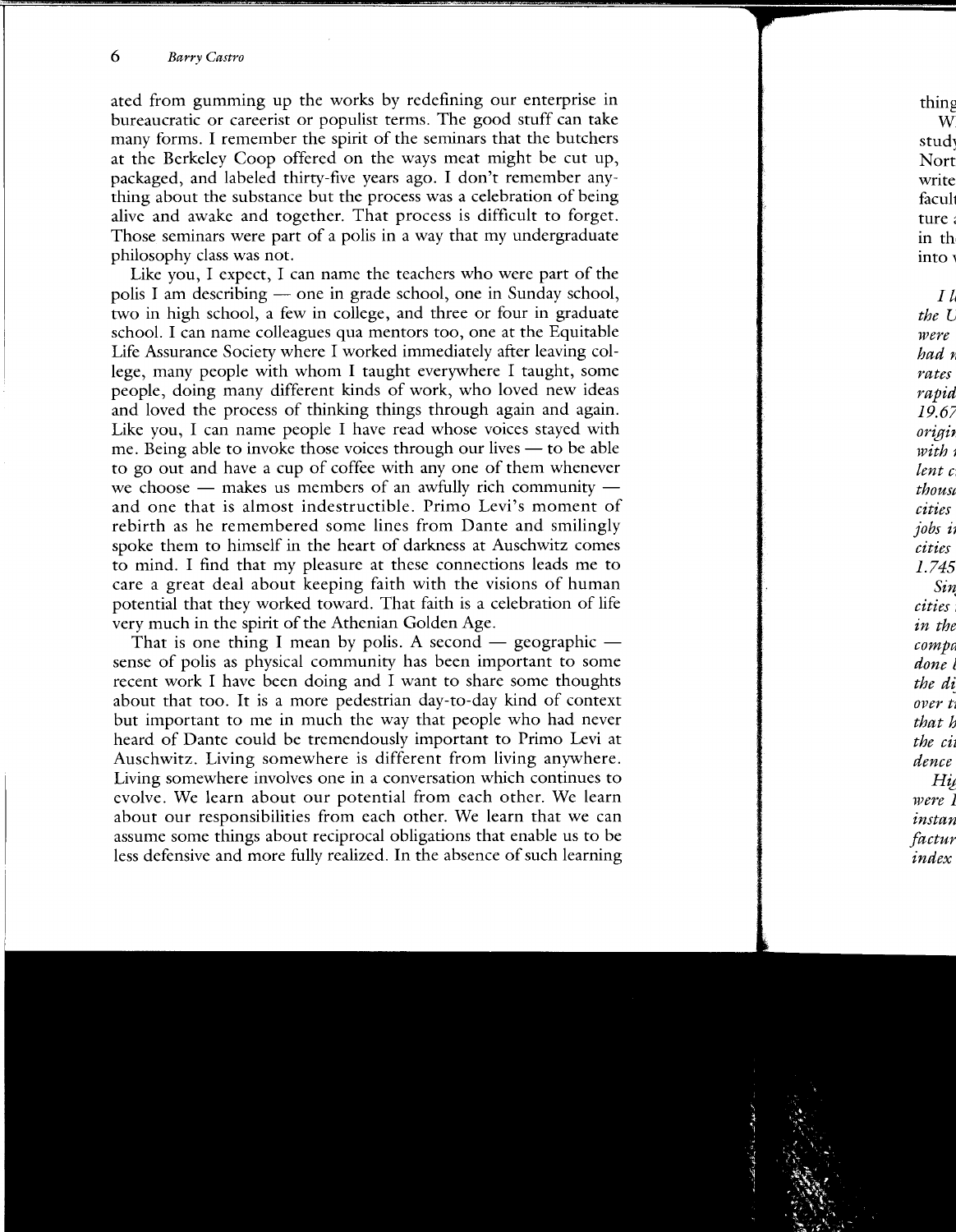things fall apart.

What I want to do is to present you with some conclusions of a study I am involved with of Grand Rapids and thirty-two other North American cities of comparable size. Doing that requires that I write in a different voice  $\frac{1}{x}$  one more like that of a business school faculty member. Let me italicize that voice to emphasize the disjuncture and also remind you that I believe the two voices come together in the end. Nonetheless, they seem to me to constitute an inquiry into why some places are more like a polis than others and why.

*I looked at U.S. Department of Census data to get at the 33 cities in the United States with populations between 150,000 and 250,000 that*  were not part of the metropolitan area of a larger city. The cities that *had most rapidly lost manufacturing jobs between 1963 and 1990 had rates of violent crime more than twice as high as the cities that had most rapidly gained such jobs. This difference in the rate of violent crime – 19.67 per thousand as compared to 8.23 per thousand- was of recent origin. In 1975, when manufacturing job losses were substantial but with much deeper losses yet to come, the former group had a rate of violent crime a little more than half again as high as the latter (8.228 per thousand as compared to 5.088 per thousand). In 1950 and 1960 the cities which were to lose particularly la'l'lfe numbers of manufacturing jobs in the next thirty years had lower rates of violent crime than the cities to which I compared them (1.081 per thousand as compared to 1.745 in 1960 and 1.019 as compared to 1.308 in 1950).* 

*Single parent families were also a good deal more prevalent in the cities that had lost manufacturing jobs ( 63% of the two parent families in the cities in the bottom quartile in manufacturing job retention as compared to 36.1% of the two parent families in those cities that had done best in increasing the availability of manufacturing jobs). Again the difference between the two groups of cities seemed to be increasing over time. In 1980, the proportion of single parent families in the cities that had lost manufacturing jobs was 33.3% as compared to 23.2% in the cities that had not. Unfortunately, census data on the local incidence of single parent families are not available earlier.* 

*High school drop-out rates in 1990, the most recent year available, were 12% higher in the cities that had lost manufacturing jobs, another instance of social breakdown associated with long-term losses in manufacturing jobs. Estimates of the incidence of homelessness, still another index of social breakdown, were that it was 14.3% greater in the cities*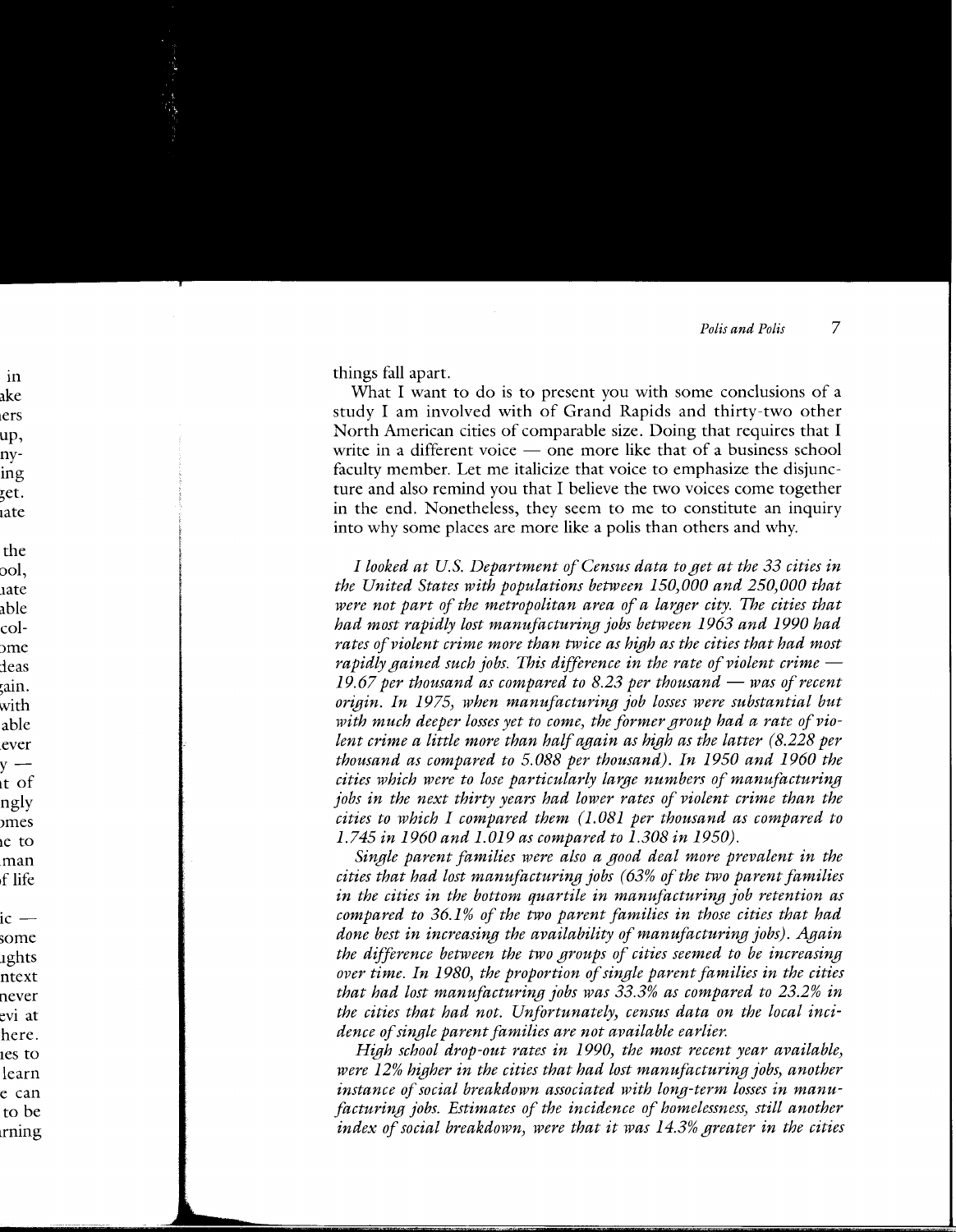*that had lost manufacturing jobs in the most recent year available, 1989.* 

*Race is often associated with both the incidence of single parent families and the incidence of violent crime, but the proportion of blacks in the cities that had lost manufacturing jobs and suffered the associated social breakdown was only 21.3%. The proportion of blacks in the cities that had best retained manufacturing jobs was 26.4%. Whatever else this may mean, and I think that is well worth inquiring into, it is clear that the findings I am reporting here are not confounded by race.* 

Local ownership matters. The cities in my sample with the highest *indices of local ownership had more than a 50% higher rate of foundation giving than the cities with the lowest indices of local ownership. Their per capita United Way contributions were more than a third higher. They had a per capita response to Goodwill Industries almost twice as high as the low local ownership cities and a response to Second Harvest, in terms of pounds of food distributed per person in poverty, that was over 40% higher than the response of the low local ownership cities. Habitat for Humanity affiliates built almost three times the number of homes in the high local ownership cities than were built in the low local ownership cities (353 as compared to 130).* 

*The cities high in local ownership did not maintain manufacturing employment any more than the cities low in local ownership. Nonetheless, they had more than 30% lower rates of violent crime and 11.6% fewer families without husbands present. There is, in short, a good deal of reason to believe that both retention of manufacturing jobs and high degrees of local ownership independently mitigate social breakdown, the former significantly more strongly than the latter.* 

*It should, of course, also be clear that the indices I have relied on*  reflect a great deal of general social breakdown since 1960 – break*down quite independent of changes in manufacturing employment or local ownership. My purpose here is to suggest that within the context of that general breakdown, strong relative differences exist, and that these seem to be based on the differential retention of manufacturing jobs and the differential extent of local ownership, and not on race.* 

What would happen to our polis if we began losing our jobs and pretty much all of us had either lost them or were worrying about losing them? What would happen if there were no possibility of a comparable job to which we could reasonably look forward? What would happen if the people responsible for managing our enterprise